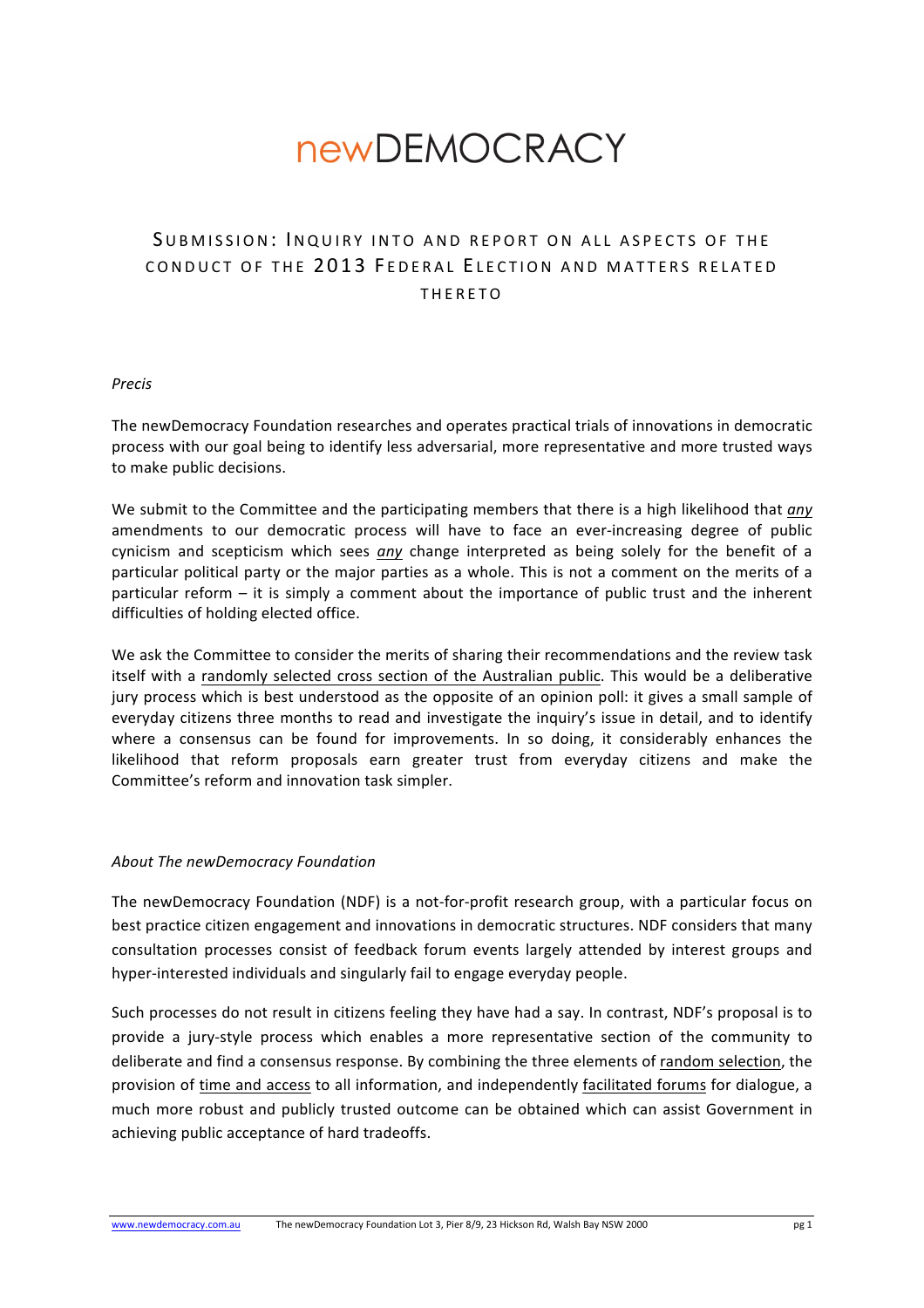The newDemocracy Foundation provides design frameworks for public deliberation and overall innovation in democratic models. Our research and advocacy is focussed on identifying less adversarial and more inclusive public decision making processes. Our services are provided on a cost recovery basis only - consistent with our structure as a not-for-profit research foundation, with services provided pro bono on occasion. We are not a thinktank and hold no policy views. We are dedicated to the enhancement of democracy in the 21st century. Our Research Committee is led by Geoff Gallop and Nick Greiner as we build on the experience of those who understand the challenges of politics while demonstrating that NDF does not have any partisan alignment.

We also commission independent third party research which occurs in parallel to the process in order to ensure robustness and to capture the potential for improvements to existing democratic processes. 

## *Rationale of Submission*

We contend that if citizens learn of recommendations that are not only supported by a bi-partisan group of Senators but also an 80% supermajority of a random group of 100 everyday people who have had time to deeply consider the issue, then the standing of our Parliament and our electoral system will be improved.

We trust juries of citizens to decide guilt or innocence which might lead to lengthy prison terms, yet many of us tend to distrust elected officials deciding how to spend a few thousand dollars for play equipment in a public park. This is not to suggest that elected officials are making bad decisions: it is simply a comment about decreasing public trust.

The management of the rules and regulations surrounding the operation of democratic process is a 'special' area. While citizens have grown used to a certain amount of contest for major policy areas of health, welfare and taxation, the rules around electoral conduct warrant special respect. A partisan victory in this area cannot be considered a victory.

A reform agenda that is reviewed, deliberated upon and transformed by a representative community will engender trust as no other process can.

#### *Transparency in Decision Making*

Transparency is key to a successful reform process.

We trust jury selection. We trust lottery results. We have less trust in interest groups and, unfortunately, in existing government structures. This proposal aims to build on structures we trust today: the jury model is not "new", it would merely be being applied in a groundbreaking situation.

The emphasis on transparency also highlights the importance of avoiding a self-selection model, which can be flooded with participants representing a single point of view (which will be clustered along partisan lines by a willing media). Such a process is not just meaningless, but also counterproductive.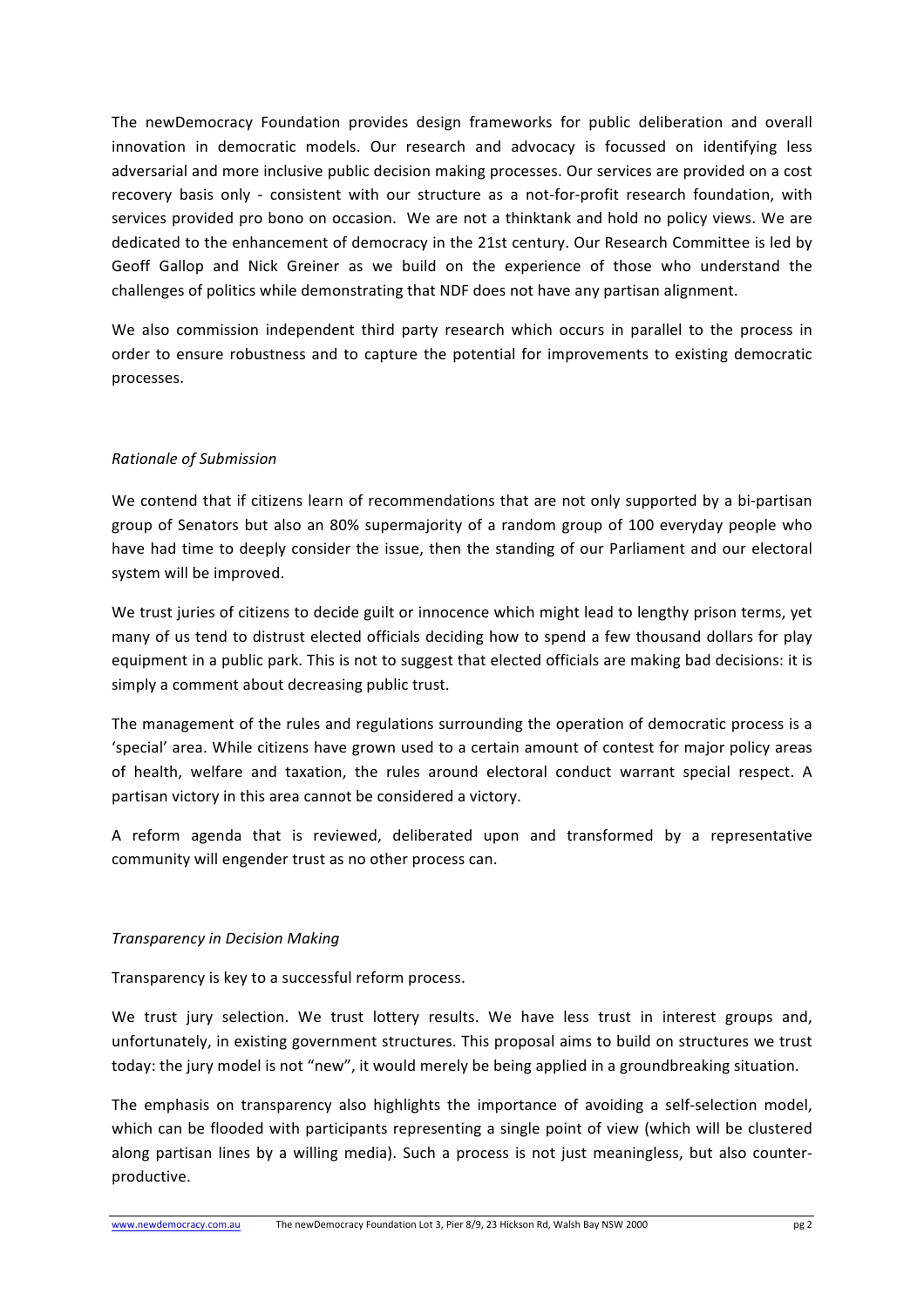Random selection is a technique that ensures transparency. A randomly-selected group cannot credibly be accused of being biased or stacked by 'faceless men' or 'well connected business people'. It also demonstrates a commitment to going beyond the type of tick-the-box exercise that discourages the community from participating in government reviews, which it views as having largely pre-determined outcomes.

### *Principles for Operating a Citizens Jury Process*

Should the Joint Standing Committee on Electoral Matters find our proposal of interest we would be happy to provide a detailed process design for its operation since NDF has accrued considerable experience designing and implementing similar processes. At this initial stage, for the sake of brevity we list the principles applied to such a process for the Committee to consider.

- a. Panel participants should be randomly selected rather than self selected, to avoid the otherwise very high likelihood of a process being skewed by special interest groups.
- b. All parties have a right to submit their view and request to appear before this randomly selected panel.
- c. The jury style selection should be conducted by an agency at arm's length to government, whether this is a foundation, a university or the Electoral Commission.
- d. Panel participants receive a reasonable per diem payment for their time.
- e. The community be given a pre-agreed level of authority for its participation, in order to encourage those without a direct interest to give up a substantial amount of their time. This can be a commitment to a tabling in Parliament and a direct, in-person response to the Jury from this Senate Committee.
- f. The panel has the right to determine the length of time it needs to complete its plan, with a mandated minimum time of at least five meetings across a four-month period.
- g. Panel participants have access to information and expertise within an agreed budget and be allowed to hear from a diverse array of expertise of their choosing.

#### *What Constitutes a Decision?*

In order to shift the public mindset from adversarial, either/or contests and to convey a message of broad-based support for the recommendations made, newDemocracy suggests that wherever a vote is required as part of a panel's final decision, an 80% supermajority should be required. In practice, citizens' panels tend to reach consensus (or group consent) positions with minority voices explicitly included in any report. It is rare for a vote to be required.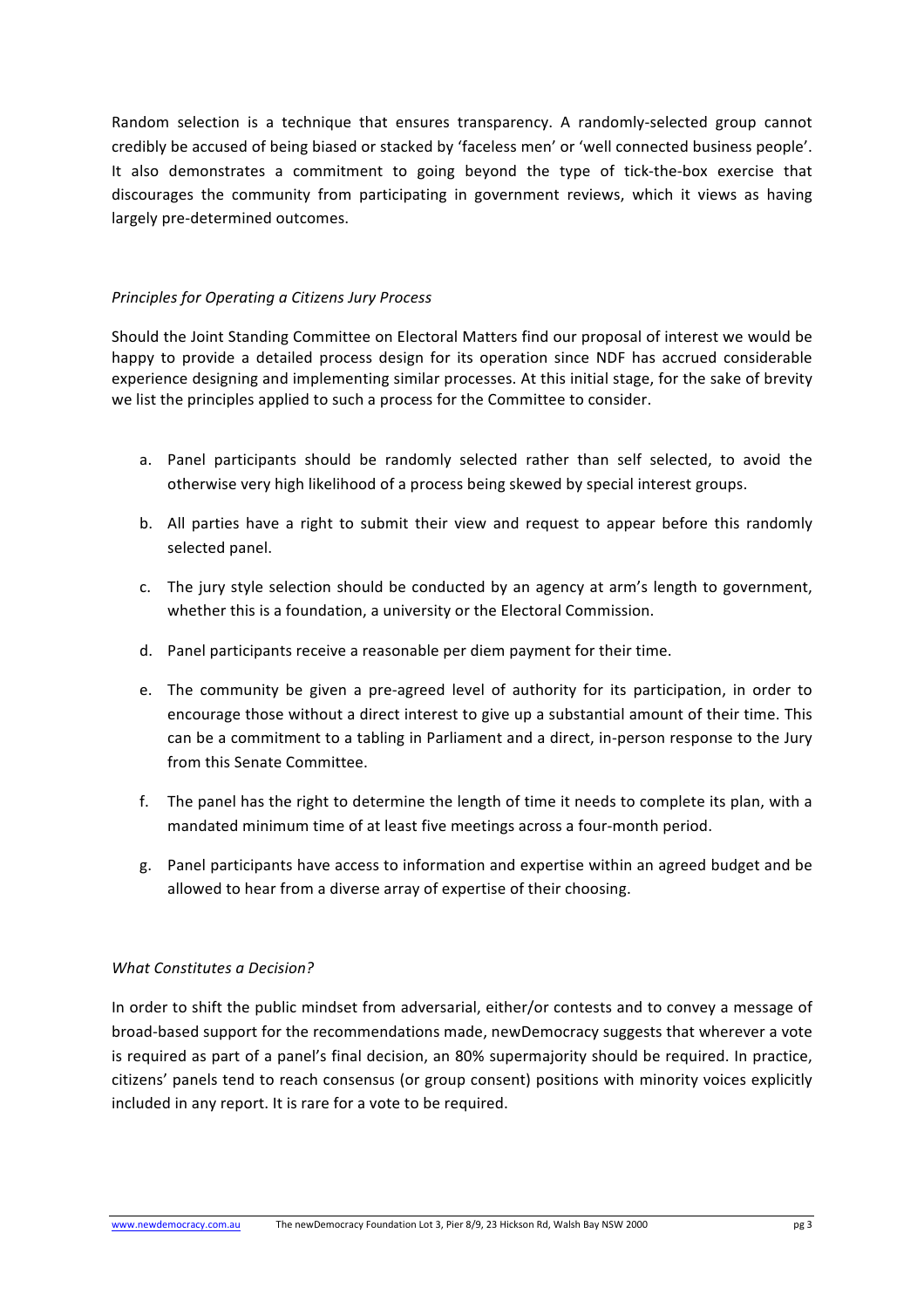#### *Case studies – recent experiences*

a. Canada Bay Council

In August 2012 newDemocracy undertook an engagement process for the City of Canada Bay. Invitations were sent to 1577 addresses in the local government area, inviting participants to take part in a process that would set the range and level of Council services, and decide how these services should be funded.

The response rate of around 10% offered a pool of potential participants large enough to allow for targeted random selection, choosing a group that offered an approximate match to the area's Census profile in terms of age bracket, gender and ratepayer/ tenancy status.

Thirty-one people attended the first meeting, of whom 29 were still involved at the end of the process, three months later. The panellists, representing the views of the whole community, evaluated very detailed information and considered some difficult trade-offs. The panel reached a pragmatic consensus that reflected the actual financial position of the Council. Their set of resolutions was quite different to, and arguably more considered than, results from previous methods of community engagement. One notable recommendation acknowledged that for the services they wanted all but one participant could live with up to a 9% rate rise, as long as Council undertook 84 service level changes they had identified.

b. NSW Public Accounts Committee

newDemocracy completed a similar jury-style process for the Public Accounts Committee of the NSW Parliament, which achieved consensus recommendations in the highly complex, emotive and advocate-riven area of energy policy.

We convened 26 participants each in Tamworth (drawn from a 100km catchment radius) and the Sydney metropolitan area. Participants were not paid for their time, and were initially asked to attend four meetings. Both groups ultimately decided to devote more time to the process, and both groups delivered unanimous recommendations.

The energy inquiry also demonstrated the panels' ability to discuss, identify and agree on which expert speakers should appear before them. The complexities of energy policy are illustrative of the citizens' capacity to understand highly technical subjects. Their leading recommendations were (coincidentally) mirrored by a subsequent Productivity Commission report issued three weeks after the Jury process had reported to NSW Parliament.

c. A Safe and Vibrant Nightlife for Adelaide (Premier Weatherill)

In 2013 NDF was commissioned by the Premier to address a vexed political issue related to alcohol linked violence. Politically, any action to increase regulation would be reported on as "the rise of the nanny state", while conversely, not taking any action to increase regulation would be reported as "not protecting our children". Worse still, were a Premier able to assemble the 20 greatest minds in